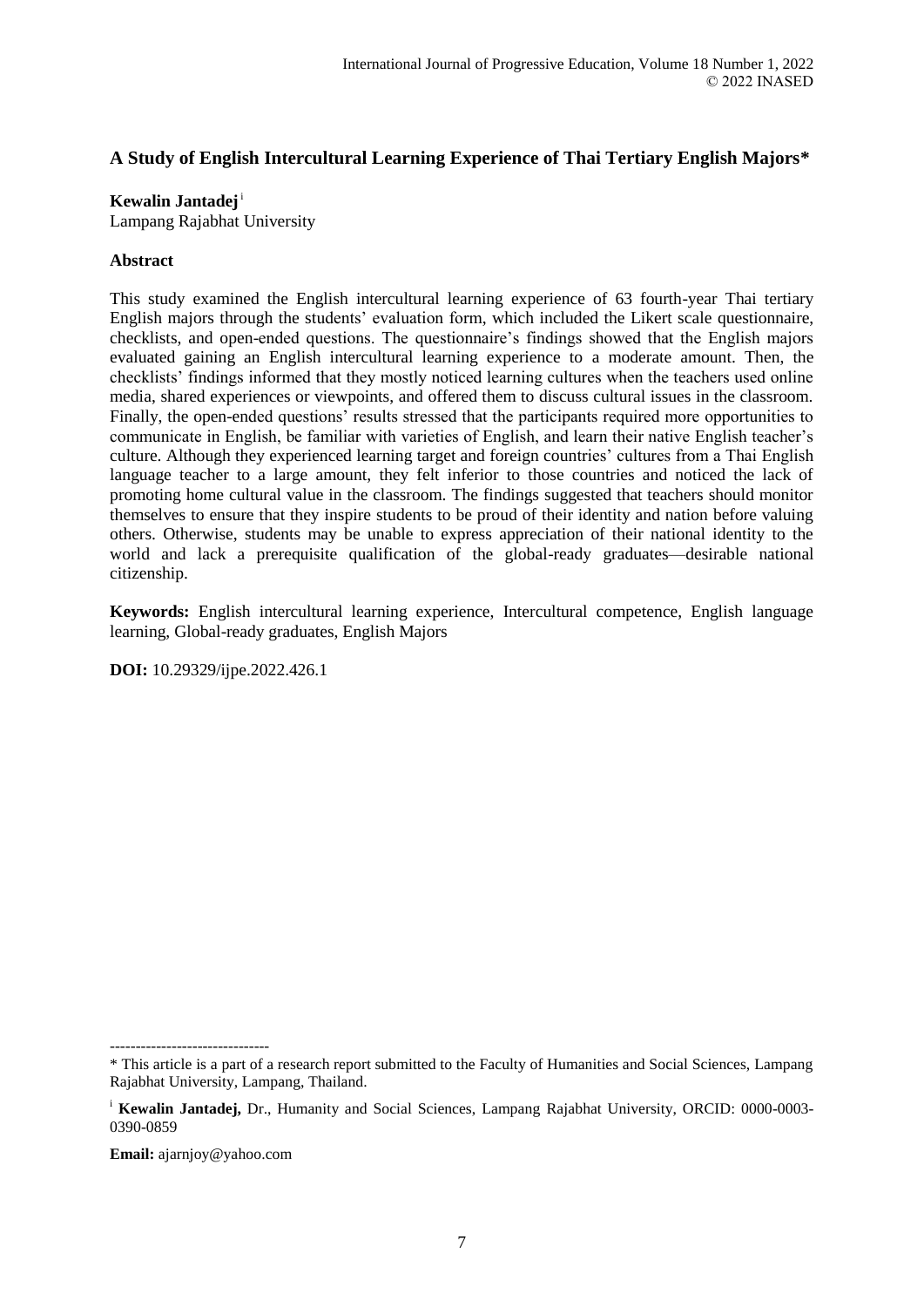### **INTRODUCTION**

In order to accept differences among all humankind, "We must learn to live together as brothers or perish together as fools.", the quote from Martin Luther King, Junior. We are obligated to learn to maintain relationships to address the problems that run into us as humanity. Intercultural learning seems to be one of the best ways that fulfills this obligation. As intercultural learning focuses on preparing global-ready graduates for the 21st Century, learners will be trained to realize how culture affects language usage, the way they look at others, and by what means people from other cultures may interpret them (Deardorff & Jones, 2012). This awareness requires experience in examining their prejudices against differences and having a positive attitude about cultural issues to cultivate intercultural competence (IC). Then, IC facilitates global-ready graduates who negotiate meaning effectively and act appropriately in intercultural realms (McRae, Ramji, Lu, & Lesperance, 2016).

Considering English language teaching (ELT) in Thailand, English intercultural learning is an implicit requirement embedded in the national standards for higher education. For instance, learners must have "desirable characteristics of the Thai people as both citizens of the country and member of the world community" (OHEC, 2010, p 18). Another is, by the year 2036 learners must have critical thinking and lifelong learning skills that fit the 21st Century, have good culture realization, appreciate the value of Thai identity, respect the community, nation, and the royal family (Office of National Education Council, 2016). These requirements call for active actions and strategies from higher education institutions to provide learners with an English intercultural learning experience. Such experience will enable them to appreciate taking roles of national, regional, and global citizenry.

Concerning the aforementioned Thailand national requirements, how can we agree that Thai tertiary English majors sufficiently experience English intercultural learning that develops their IC. Since several studies of Thai scholars such as Laopongharn and Sercombe (2009); Rajani Na Ayuthaya and Sitthitikul (2016); Wannaruk (2008) confirmed that Thai tertiary English majors had a low level of IC and English speaking proficiency. These may have been caused by teachers failed to take account of IC in ELT and struggling to an absolute monopoly for successful communication—the NS model. Accordingly, learners lack experience using knowledge, attitudes, and skills to support interaction with diverse English users. Finally, they tend to frustrate and decline to use English (Matsuda & Friedrich, 2011).

With these critical conditions, it is significant to examine Thai tertiary English majors' English intercultural learning experience to discover the problems that may hinder their IC development. The findings may direct the implementation of English intercultural teaching that effectively prepares students to become global-ready graduates for the 21st Century.

#### **Aims and Research Questions**

This study aimed to investigate the level of English intercultural learning experience of the fourth-year English majors before going out for a professional practicum, components of English intercultural learning the students found in their classroom, and their constructive comments for English intercultural Knowledge, Attitudes, and Skills learning. The two research questions (RQ) elicited the findings of this study:

RQ1: How much do the fourth-year tertiary English majors gain English intercultural learning experience from their English courses?

RQ2: In what way do the fourth-year tertiary English majors experience English intercultural learning from their English courses?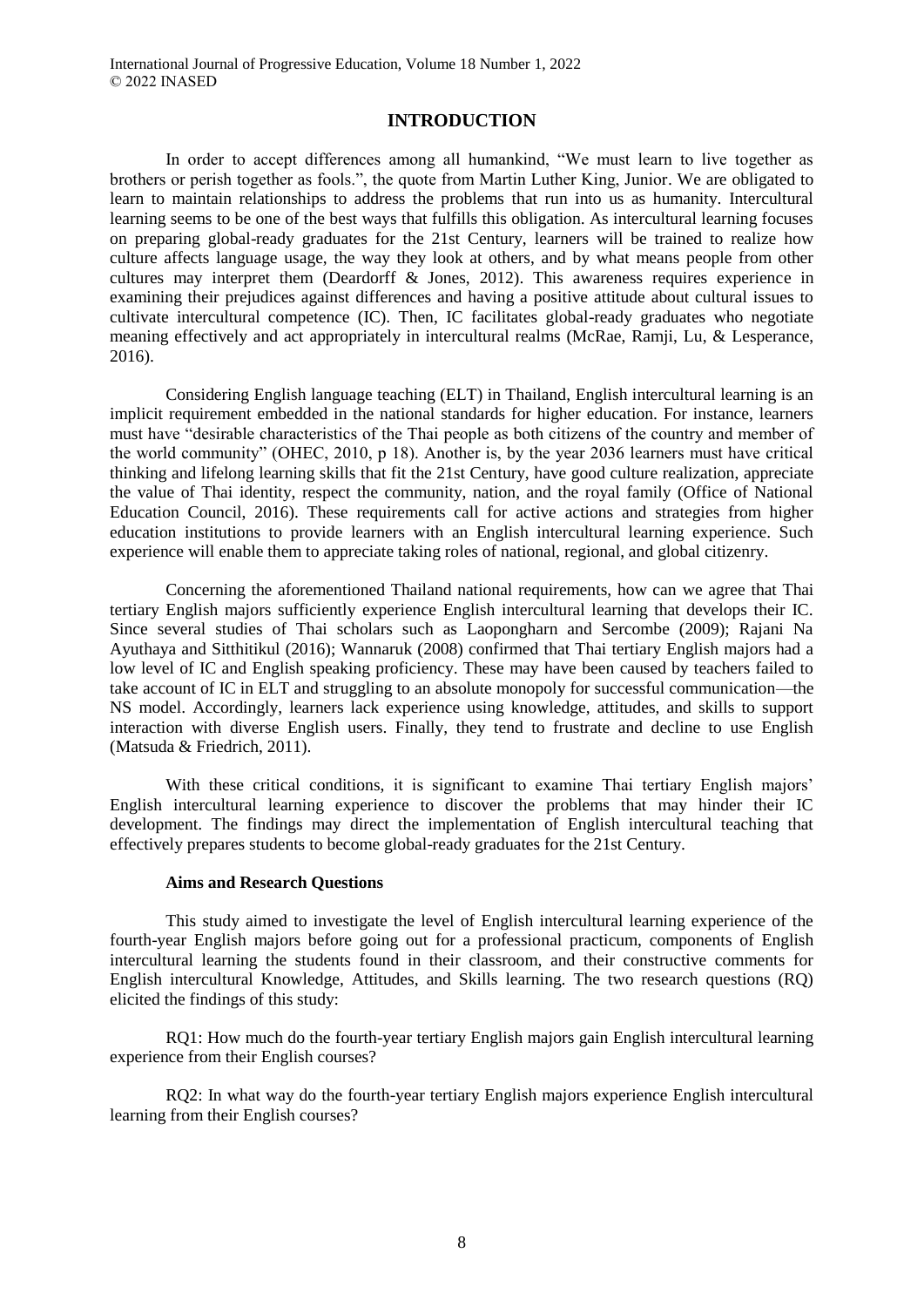## **Literature Review**

## **Intercultural learning and IC**

Intercultural learning is the mechanism of growing to comprehend the differences between home culture and other cultures through IC (Deardorff & Jones, 2012). Several intercultural mavens such as Bennett (1986); Byram (1997); Deardorff (2012), and others designate IC for language learning as learners' abilities to use knowledge, attitudes, and skills to understand the home culture, interpret other cultures, compare and relate those cultures to their own, and communicate with people of any cultures effectively and appropriately. In detail, attitudes are the beginning of progress that later expedite knowledge and skills necessary for IC development (Byram, 1997; Deardorff, 2012). Good attitudes construct curiosity to learn other cultures, readiness to step out of one's safety boundary, appreciation of the home culture, and awareness of others (Baker, 2009; Bennett, 1993).

Next is knowledge, which reminds learners that differences among all humankind come from the values, culture, beliefs, and norms of their homeland. Once learners understand this basis, they tend not to judge the rest of the world from their home backgrounds (Deardorff, 2012; Kramsch, 2006).

For skills, learners must practice comparing, analyzing, interpreting, relating other cultural perspectives to their own, and communicating in intercultural situations to understand others from the world's views. These practices can diminish their ethnocentric view and overcome prejudice against others by accepting, respecting, and adapting (Bennett, 1993; Byram, 1997; Deardorff 2012).

#### **Framework for implementing English intercultural teaching**

Jantadej (2019) developed a framework to guide Thai English language teachers in implementing English intercultural teaching to develop students' IC that covers both the teaching and assessment on Knowledge, Attitudes, and Skills. They are Sociolinguistic teaching and assessment, Cultural self-knowledge teaching and assessment, Specific cultural knowledge teaching and assessment, Universal cultural knowledge teaching and assessment, Global events knowledge teaching and assessment, Openness attitude teaching and assessment, Respect attitude teaching and assessment, Withholding-judgment attitude teaching and assessment, Comparing & Analyzing skill teaching and assessment, Communicating skill teaching and assessment, and Behavior skill teaching and assessment. Jantadej also recommends this framework for other countries that have similar ELT contexts.

## **Learning tasks for developing IC**

Intercultural scholars recommend the following learning tasks to foster learners' IC.

The first one is communicative tasks. This kind of task allows learners to compare, differentiate, analyze, or interpret between cultures within one. All the communicative tasks focus on stimulating the use of meaningful language under the real speaking basis, which meets the process of developing IC (Bilash, 2011; Cotter, 2016).

The second one is reflection tasks, which allow learners to see similarities and differences of home culture to the one in the text. One example is an Action Log. It reflects English writing ability and critical thinking in expressing feelings, comments, comparison, and understanding of cultural content or tasks learners have learned and done in class (Corbett, 2007). It also yields productive feedback to the teachers on how hard or efficient each lesson was. Another is Reformulation which improves learners' listening and speaking skills and evaluates their cultural understanding of the text by retelling things they just learned or reviewing things they have missed with a partner (Cullen & Sato, 2000).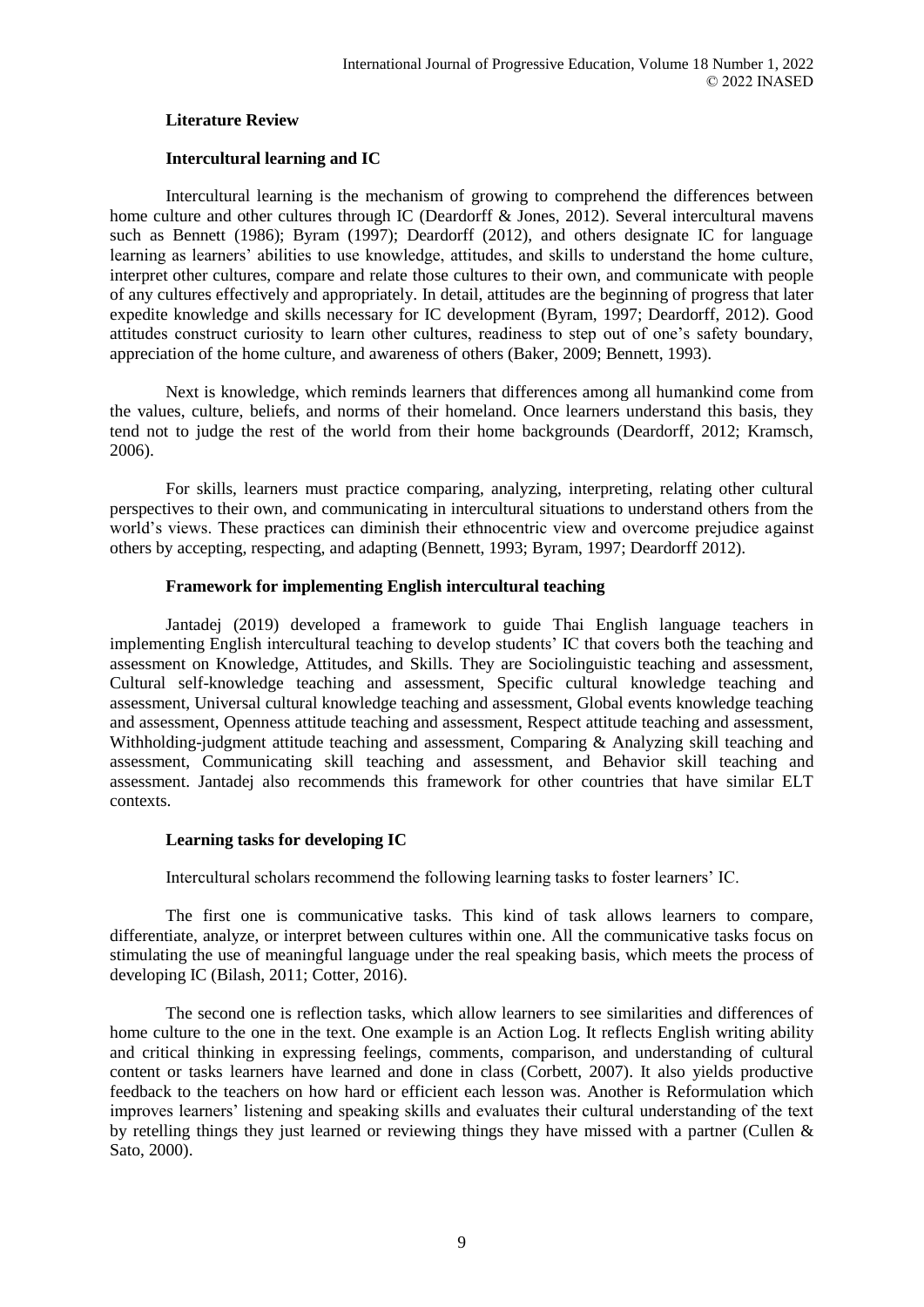The third one is role-playing. It is a fruitful task which aids learners to join in various social situations. Performing role-plays could broaden learners' worldviews in interpreting others' language and behavior that gradually lead them to become effective communicators (Dorathy & Mahalakshmi 2011). These qualities are necessary for IC development.

The fourth one is discussion tasks, which encourage learners to talk about objectives or hidden meanings of the text with peers. It helps them tolerate and respect their interlocutors' viewpoints, and be confident to join an intercultural conversation. Dorathy and Mahalakshmi (2011) suggested two skillful discussion tasks: Noticing and Prediction. Noticing can use when learners watch a scenario. Then, teachers ask them to 'notice' focal issues and compare them with their home culture. For Prediction, while teachers are telling a story, they may pause at a certain point. Then, ask learners to predict what will happen next. It will trigger their critical thinking and intense desire to know if their prediction is correct.

#### **Cultural information resources**

English language teachers should bring cultural information from various sources to the classroom to reflect different angles, feelings, messages, and interpretations to learners. Regarding this, Cullen and Sato (2000) proposed some crucial sources of cultural information such as video, TV, readings, Internet, stories, learners experience, songs, newspapers, interviews, guest speakers, anecdotes, souvenirs, photographs, surveys, or literature. Additionally, Khosrowjerdi, Sundqvist, and Byström (2019) included Blogs, online social media discussions, search engine news, online news services, TV shows, personal discussions, email exchanges, and newspapers (including online versions) as of current cultural information resources of their respondents.

In all likelihood, a proper English intercultural teaching framework, skillful design learning tasks, and effective sources of cultural information are parts of things teachers can do to create learners' intercultural learning experience that broadens their worldviews and sharpens their communication, reflection, comparison, and discussion skills.

#### **Related studies to students' intercultural learning experience**

In the USA, Klein (2004) reported that students experienced learning cultural facts separately from linguistic learning, which was an ineffective method to enhance students' IC.

In Korea, Jon (2009) uncovered that Korean students experienced learning cultural differences and intercultural worldviews from communicating with international students.

In China, Newton and Shearn (2010) found that though cultural awareness had been one of the ELT objectives in China since 2006, students inadequately gained experience in intercultural learning and mainly learned cultural facts.

In Vietnam, Ho Si Thang Kiet (2011) showed that students merely experienced intercultural learning in English classrooms from comparing their culture to the target culture.

In Thailand, Jantadej (2019) unveiled that secondary school students had a low intercultural learning experience, especially on attitudes and skills. Besides, Kawsa-ard (2018); Wichien and Aksornjarung (2011) disclosed that famous EFL textbooks in Thailand offered students a small number of tasks to experience intercultural learning in comparing, expressing respect and value, and relating similarities and differences of others to Thai.

In sum, learners' intercultural learning experience remains in a peripheral status as long as they lack sufficient instructions and learning materials that actively advocate their IC.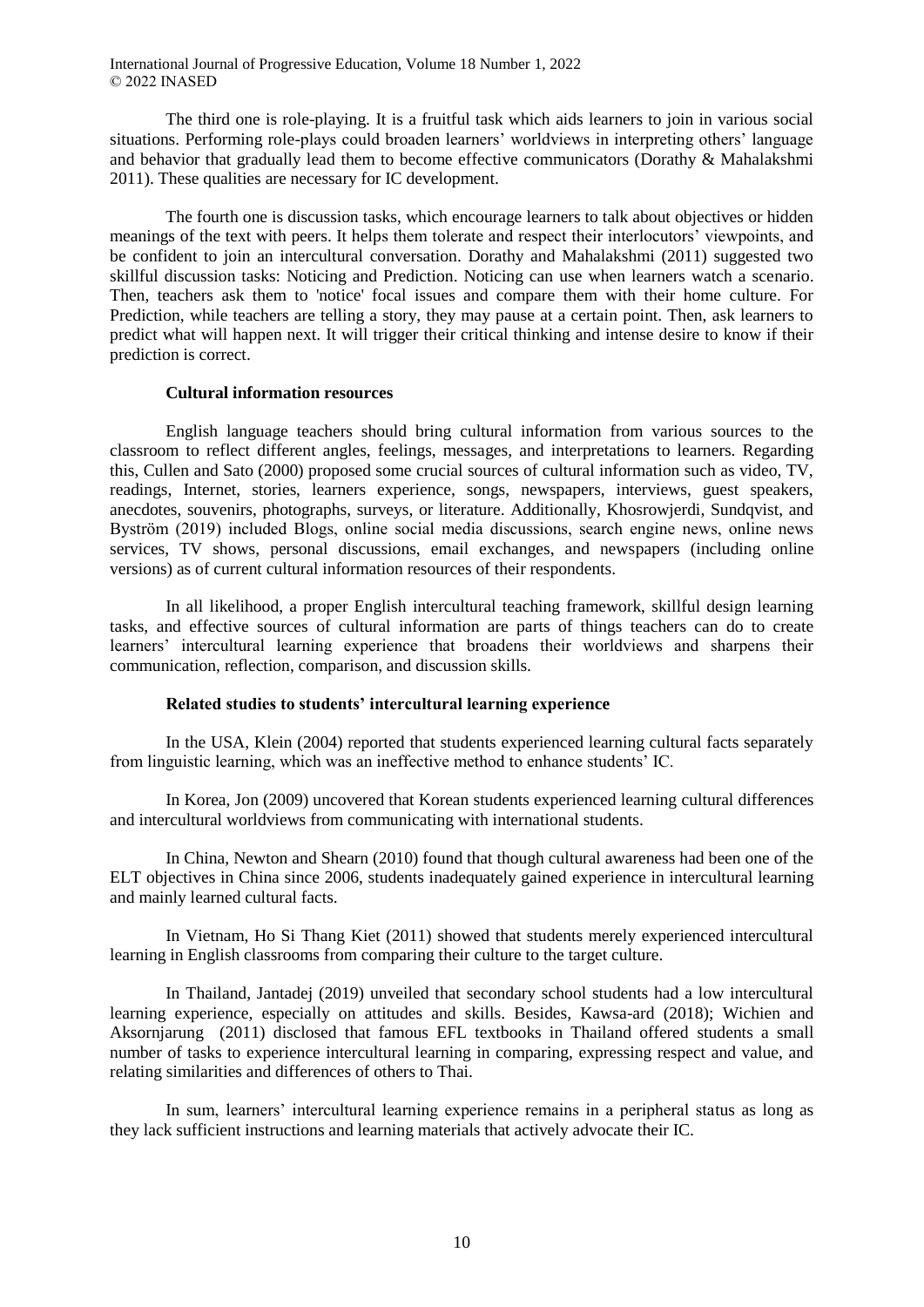## **Conceptual framework**

The conceptual framework framed the research instrument for evaluating participants' English intercultural learning experience in three main categories. The first category covered 11 components (five components of Knowledge, three components of Attitudes, and three components of Skills) that create students' English intercultural learning experience (synthesized from Jantadej, 2019). In detail, the Knowledge learning carried 1) Sociolinguistics 2) Cultural self-knowledge 3) Specific cultural knowledge 4) Universal cultural knowledge, and 5) Global events knowledge. The Attitudes learning included 6) Openness 7) Respect, and 8) Withholding-judgment. The Skills learning encompassed 9) Comparing & Analyzing 10) Communicating, and 11) Behavior.

The second category was the sources of classroom cultural information that promote participants' English intercultural learning (Cullen & Sato, 2000; Khosrowjerdi et al. 2020), such as textbooks, teacher's experiences/viewpoints or instructions, readings, literature, anecdotes, photographs, online resources, and others.

The third category was the 20 learning tasks for developing IC classified by four main tasks communicative, reflection, role-playing, and discussion tasks (Bilash, 2011; Cullen & Sato, 2000; Dorathy & Mahalakshmi; 2011). Communicative tasks included (Task 1) practice using the language in each situation, and (Task 2) an interview. Reflection involved (Task 3) write an action log, (Task 4) reformulate a story, (Task 5) express opinions, (Task 6) practice exercises, (Task 7) express viewpoints on learning cultural differences, (Task 8) summarize a degree of acceptance towards other cultures, (Task 9) compare & analyze perspectives or values of any particular cultures to Thai, and (Task 10) share students' experiences.

Role-playing tasks contained (Task 11) perform a role-play, a simulation, or a debate on a given social situation. Discussion tasks were comprised of (Task 12) analyze the use of language, (Task 13) provide a 'noticing' to a given material, (Task 14) provide a 'prediction' to a given material, (Task 15) interpret values, viewpoints, and objectives of interlocutors, (Task 16) discuss perspectives or values, (Task 17) discuss the advantages of learning different cultures, (Task 18) specify misunderstanding aspects between Thai and other cultures, (Task 19) identify areas of similarities and differences between cultures, and (Task 20) analyze a problem of communication in each social event.

## **METHODOLOGY**

## **Participants**

Participants were the 63 fourth-year English majors enrolled in one university in the northern province of Thailand. They were selected using the purposive sampling technique.

#### **Data Collection**

In September 2020, a consent form was distributed to the English majors. Only ones who agreed to participate in the study gave informed consent and were guaranteed to keep their identity confidentially. After receiving informed consent from the participants  $(N=63)$ , a set of the English Intercultural Learning Experience: Students' Evaluation Form was distributed to them. Before making an evaluation, the researcher explained directions, statements, and questions in the evaluation form to the participants to ensure their understanding. Finally, 63 completed students' evaluation forms were returned to the researcher. The form was comprised of two parts. Part I contained four columns.

Column#1 was an 11-statement that described each English intercultural learning component. Column#2 was a four-point Likert scale for evaluating the 11 statements in column#1, which focused on the degree of English intercultural learning experience the participants gained from the English courses, ranging from a Large amount of experience (4), a Moderate amount of experience (3), a Small amount of experience (2), and No experience (1). Column#3 was the checklists of cultural information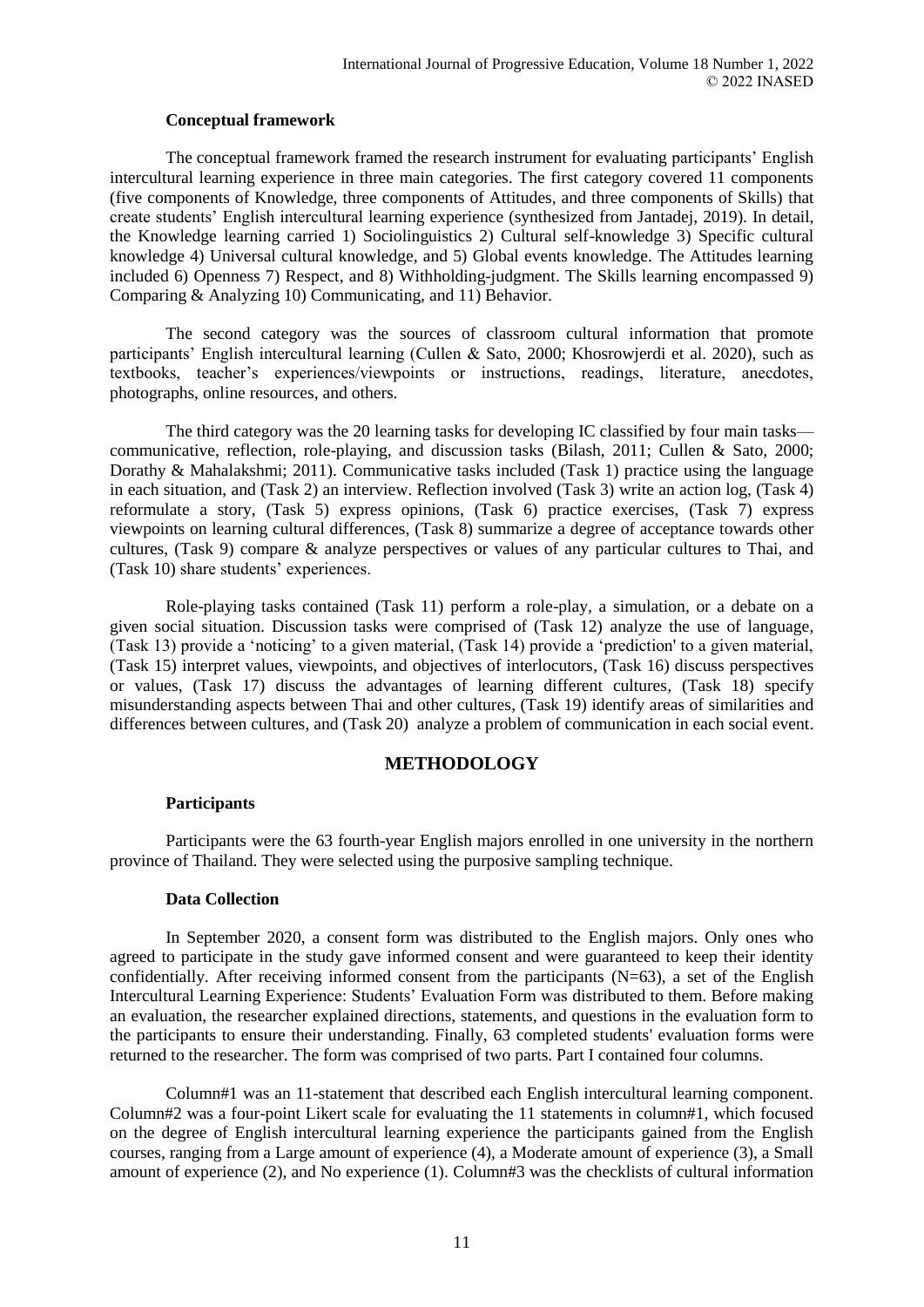the teachers used in the classroom. Column#4 was the checklists of 20 learning tasks that promoted students' English intercultural learning experience.

Part II contained three open-ended questions that elicited participants' comments on English intercultural Knowledge learning (question 1), Attitudes learning (question 2), and Skills learning (question 3) from the English courses they learned.

#### **Data Analysis**

The quantitative data from the four-point Likert scale and Checklists were analyzed using descriptive statistics to give a general impression of the answer patterns. Subsequently, the qualitative data from an open-ended part were analyzed by the content analysis to reaffirm the quantitative results, followed by findings and discussion.

## **FINDINGS AND DISCUSSION**

## **RQ 1: How much do the fourth-year tertiary English majors gain English intercultural learning experience from their English courses?**

The evaluation scores from 63 fourth-year tertiary English majors were classified into four categories using Arithmetic Means—a Large amount of experience  $(M = 3.26-4.00)$ , a Moderate amount of experience  $(M = 2.51-3.25)$ , a Small amount of experience  $(M = 1.76-2.50)$ , and No experience  $(M = 1.00-1.75)$ . The results are displayed in Table 1.

#### **Table 1: Students' English intercultural learning experience**

| English Intercultural                                                                          | LE             | ME | <b>SE</b> | NE             | M           | (n) |
|------------------------------------------------------------------------------------------------|----------------|----|-----------|----------------|-------------|-----|
| Learning Experience                                                                            | 4              | 3  | 2         | 1              |             |     |
| I: Knowledge                                                                                   |                |    |           |                |             |     |
| 1. Learn the use of English in social situations                                               | 28             | 32 | 2         | 1              | 3.38        | 63  |
| 2. Learn surface and deep culture of Thailand                                                  | $\Omega$       | 7  | 26        | 30             | 1.63        | 63  |
| 3. Learn surface and deep culture of one particular country                                    | 18             | 43 | 1         | 1              | 3.25        | 63  |
| 4. Learn general practices, values, beliefs, or phenomena that<br>similar to all culture       | 30             | 30 | 2         | 1              | 3.41        | 63  |
| 5. Learn current global impact news                                                            | $\Omega$       | 6  | 32        | 25             | 1.70        | 63  |
| Scores Interpretation: A Moderate amount of Knowledge learning experience                      |                |    |           |                | 2.68        |     |
| II: Attitudes                                                                                  |                |    |           |                |             |     |
| 6. Learn to open mind to cultural differences                                                  | 28             | 31 | 3         | 1              | 3.37        | 63  |
| 7. Learn to respect Thai and other cultures                                                    | $\Omega$       | 29 | 32        | $\overline{c}$ | 2.43        | 63  |
| 8. Learn not to criticize or judge any cultures                                                | $\Omega$       | 7  | 23        | 33             | 1.59        | 63  |
| Scores Interpretation: A Small amount of Attitudes learning experience                         |                |    |           |                | <u>2.46</u> |     |
| <b>III: Skills</b>                                                                             |                |    |           |                |             |     |
| 9. Practice comparing and analyzing similarities and differences<br>between cultures           | 22             | 38 | 2         | 1              | 3.30        | 63  |
| 10. Practice speaking English in different social situations                                   | 36             | 24 | 1         | 2              | 3.49        | 63  |
| 11. Practice social acting through a role-playing                                              | $\overline{c}$ | 28 | 20        | 13             | 2.30        | 63  |
| Scores Interpretation: A Moderate amount of Skills learning experience<br>3.03                 |                |    |           |                |             |     |
| Overall Interpretation: A Moderate amount of English intercultural learning experience<br>2.72 |                |    |           |                |             |     |

Note: LE = a Large amount of experience:  $ME = a$  Moderate amount of experience:  $SE = a$  Small amount of experience;  $NE = No$  experience;  $\dot{M} = Mean$ ; n = Total number of responses

The overall findings in Table 1 showed that the participants experienced a moderate amount of English intercultural learning from their English courses of the last semester. The areas that they gained a large amount of experience covered Sociolinguistics (item 1, M=3.38), Universal cultural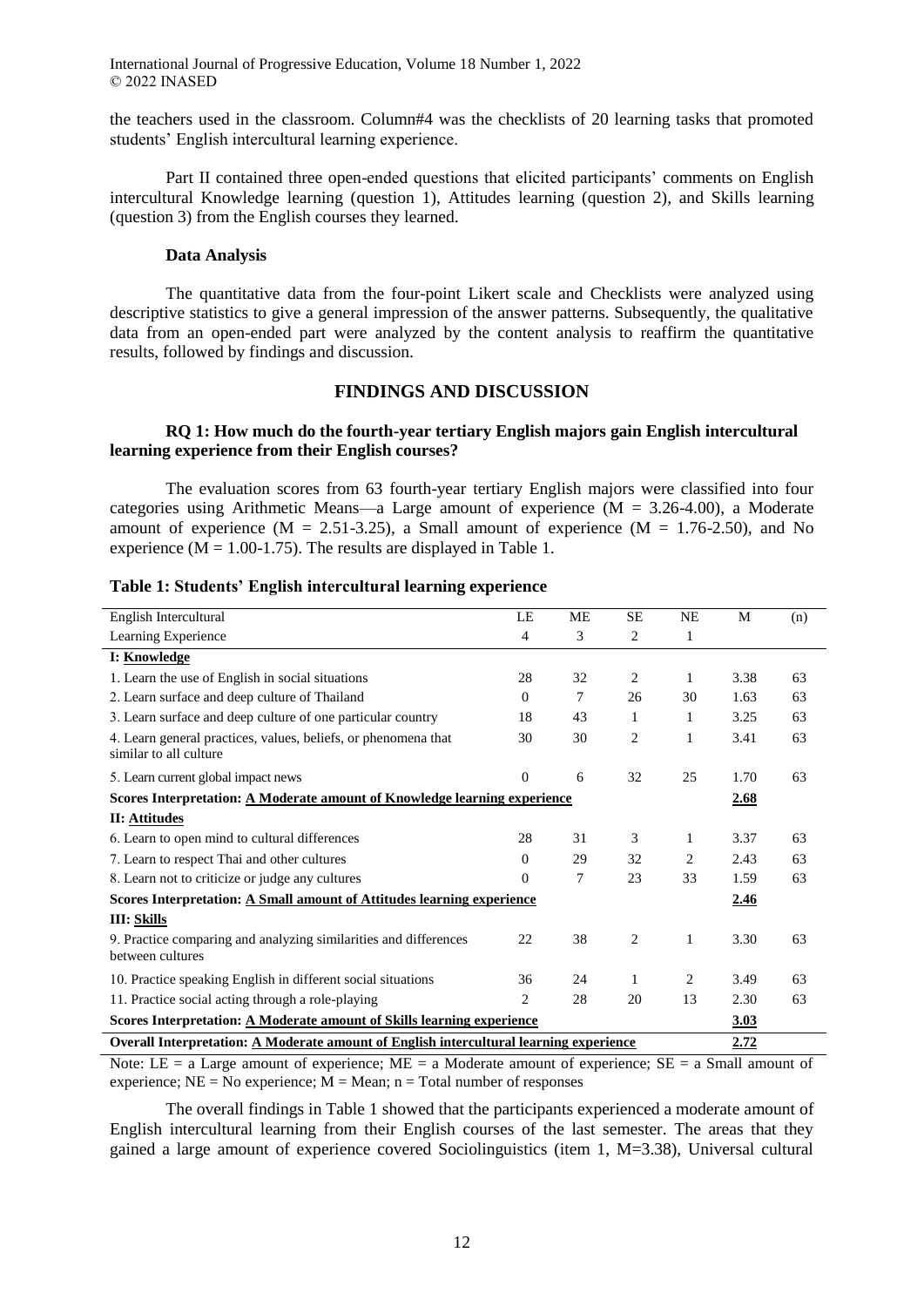knowledge (item 4, M=3.41), Openness (item 6, M=3.37), Comparing & Analyzing (item 9, M=3.30), and Communicating (item 10, M=3.49).

These results were likely to cause by the English courses they learned were relevant to public speaking and contemporary literature that aimed to promote skills in speaking and interpreting social practices or conventions that are universally understood. Also, one teacher was a native speaker while another one was a Thai who had long been living and studying in an English-speaking country. Therefore, these two teachers could provide actual forms of the language used in several social situations to their students as they were more familiar with the mobility of the language. Accordingly, they tended to fully aware of promoting Universal cultural knowledge, Comparing & Analyzing, and Communicating skills to their students.

Part of the findings was similar to Bhudharuksa (2011). Bhudharuksa found that most Thai English language teachers reflected that they frequently addressed daily life language and social situations when teaching culture. Likewise, Jantadej and Charubusp (2018) disclosed that Grades 7 and 8 Thai English language teachers provided the knowledge of the language used in different social situations, and communicative teaching to the greatest extent in their classrooms. These findings resembled the study of Sercu (2004) that the use of language, daily routine, new generation's culture, future careers, way of life, and education were largely mentioned in the classroom by foreign language teachers.

Moving back to the results of this present study, Specific cultural knowledge (item 3, M=3.25) was the only area that the participants had a moderate amount of learning experience. Then the areas that they gained a small amount of experience were Respect attitude (item 7, M=2.43) and Behavior skill (item 11, M=2.30). At last, the areas that the participants had no experience at all were Cultural self-knowledge (item 2, M=1.63), Global events knowledge (item 5,  $M=1.70$ ), and Withholdingjudgment attitude (item 8, M=1.59).

Part of the findings on the least and lacked teachers' support on cultural attitudes corresponded to Sercu (2006). Sercu discovered that foreign language teachers in seven countries disdained reinforcing cultural attitudes in their classroom as they presumed that students were inspired to learn other cultures by consuming massive kinds of media and had good attitudes towards the culture they learned. In the same vein, Jantadej (2019) revealed that the teacher participants in her study provided attitudes endorsement to the lowest extent, and none of the evidence concerning withholding home culture judgments found in their classroom. Apart from this, Hu and Gao (1997) emphasized the teachers misled their students into cultural judgment that caused stereotyping towards some particular cultures.

Whether teachers mislead or leave out attitudes cultivation, learners would find hardship in expressing respect and value or withholding-judgment towards their own and other cultures. Therefore, this finding suggested that attitudes reinforcement should intensely cultivate while giving learners an English intercultural learning experience.

Nonetheless, the students lacked cultural self-knowledge learning experience in this present study did not conform to Thumvichit (2018). Thumvichit reported that teacher respondents promoted students' local culture appreciation by integrating teaching materials that encouraged them to express their own culture in English. About this, Jantadej (2019) argued that her teacher participants perceived that they emphasized their students to proud of Thai identity before admiring the others, but very few of them mentioned Thai culture and promoted self-identity to their students in the actual classroom. One of the participants neither stated nor compared any cultures to Thai. Based upon the teachers' ignorance in that case can be inferred that what teachers perceived was not what they all performed in their actual teaching context. Resulting, those teachers failed to cultivate students with the appreciation of home culture.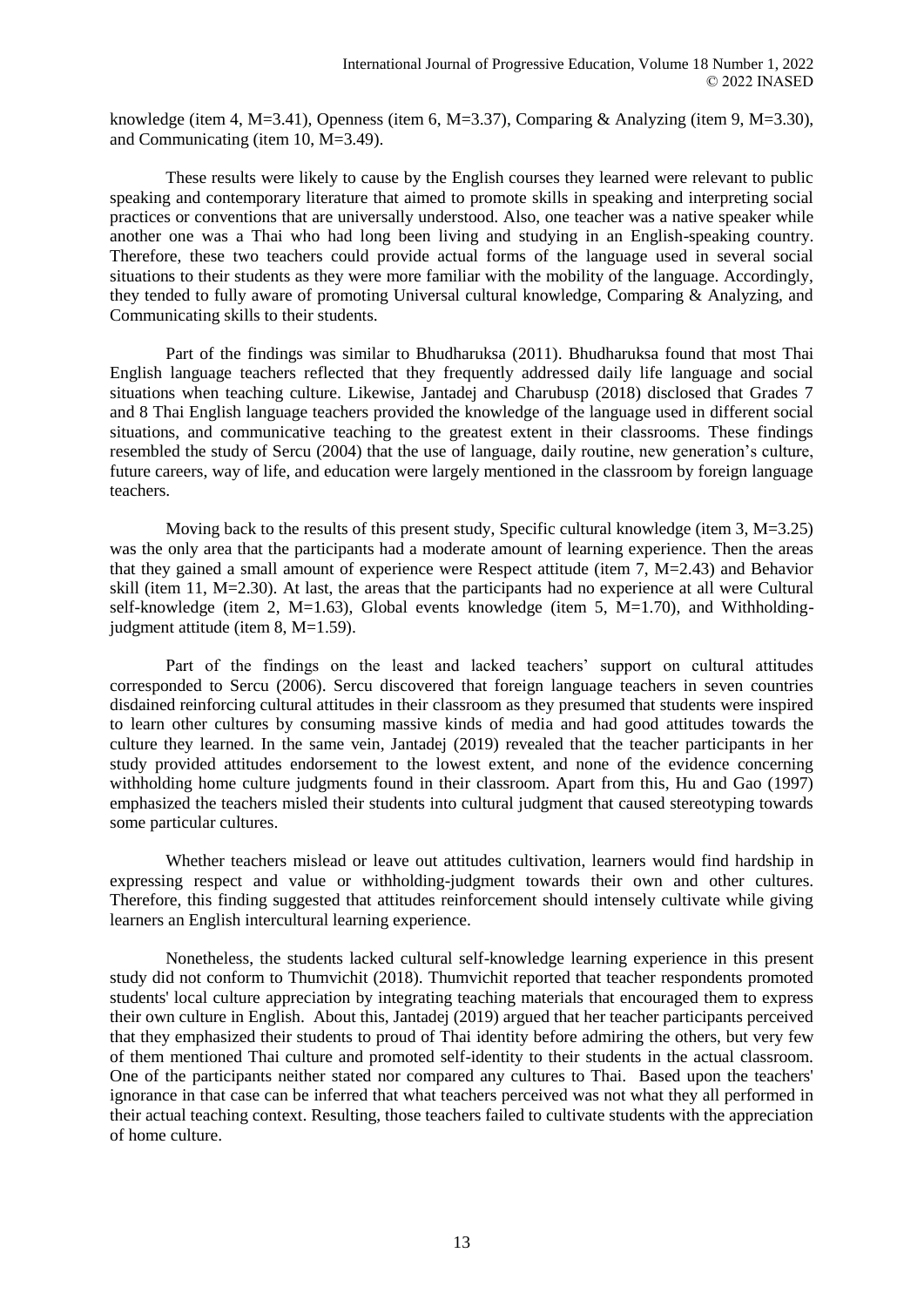The last absent area of the participants' learning experience was the Global events knowledge (item 5). Perhaps, teachers assumed that students were previously aware of global crises or events; they did not mention it in the classroom. However, we cannot deny that the 21st Century learners must alert on perceiving the world around them, offering condolences to sufferers, preparing for the impacts, and finding out the solutions. Consequently, Jantadej (2019) recommends English language teachers bring some global issues to discuss in the classroom to sharpen students' critical thinking and promote their global consciousness.

In short, this part's findings implied that the teachers took for granted the students' home culture, cultural attitudes reinforcement, and global impact discussion in their teaching.

The following part demonstrates sources of classroom cultural information and learning tasks the teachers used to promote students' English intercultural learning experience.

| <b>English Intercultural</b>            | <b>Sources of Classroom Cultural</b>                 | <b>Learning Tasks</b>                  |  |
|-----------------------------------------|------------------------------------------------------|----------------------------------------|--|
| <b>Learning</b>                         | <b>Information</b>                                   |                                        |  |
| I: Knowledge                            | 44.4% from the teacher's                             | 71.4% Task 12. identify and analyze    |  |
| 1. Sociolinguistics                     | experiences/viewpoints                               | the use of language                    |  |
| $(M = 3.38)$                            | or instructions                                      | 50.8% Task 15. interpret & evaluate    |  |
| $\mathcal{A}$ a Large amount of         | 31.7% from readings, literature,                     | values, viewpoints,                    |  |
| experience                              | anecdotes, photographs                               | and objectives of                      |  |
|                                         | 22.4% from online resources                          | interlocutors                          |  |
|                                         | 1.5%<br>not mentioned                                | 34.9% Task 16. discuss the perspective |  |
|                                         |                                                      | or values                              |  |
|                                         |                                                      | 1.5%<br>No task                        |  |
| 2. Cultural self-                       | from the teacher's<br>5.6%                           |                                        |  |
| knowledge                               | experiences/viewpoints                               |                                        |  |
| $(M=1.63)$                              | or instructions                                      | 100% No task                           |  |
| $\mathcal{V}$ No experience             | from online resources<br>5.6%                        |                                        |  |
|                                         | 88.8% not mentioned                                  |                                        |  |
| 3. Specific cultural                    | 63.4% from textbook                                  | 85.7% Task 4. reformulate a story      |  |
| knowledge                               | 31.7% from the teacher's                             | Task 5. express opinions and<br>92%    |  |
| $(M = 3.25)$                            | experiences/viewpoints                               | viewpoints                             |  |
| $\mathcal{V}$ a Moderate amount of      | or instructions                                      | 12.6% Task10. share students own       |  |
| experienced                             | 4.9%<br>from online resources                        | experiences                            |  |
|                                         |                                                      | 26.9% No task                          |  |
| 4. Universal cultural                   | 47.6% from the teacher's                             | 12.7% Task 10. share students own      |  |
| knowledge                               | experiences/viewpoints                               | experiences                            |  |
| $(M=3.41)$                              | or instructions                                      | 15.8% Task 14. provide a prediction    |  |
| $\mathcal{A}$ a Large amount of         | 23.8% from readings, literature,                     | to a given material                    |  |
| experience                              | anecdotes, photographs                               | 88.8% Task 15. interpret & evaluate    |  |
|                                         | 23.9% from online resources<br>4.7%<br>not mentioned | values, viewpoints,                    |  |
|                                         |                                                      | and objectives of<br>interlocutors     |  |
|                                         |                                                      | 80.9% Task 16. discuss the perspective |  |
|                                         |                                                      | or values                              |  |
|                                         |                                                      | 26.9% Task 18. specify misunder-       |  |
|                                         |                                                      | standing aspects                       |  |
|                                         |                                                      | between Thai and                       |  |
|                                         |                                                      | other cultures                         |  |
|                                         |                                                      | 76.2% Task 19. identify areas of       |  |
|                                         |                                                      | similarities and                       |  |
|                                         |                                                      | differences between                    |  |
|                                         |                                                      | cultures                               |  |
|                                         |                                                      | 4.7%<br>No task                        |  |
| 5. Global events                        | from textbook<br>10%                                 |                                        |  |
| $(M=1.70)$                              | 90%<br>not mentioned                                 | 100% No task                           |  |
| $(\vee\!\!\!\!\wedge)$<br>No experience |                                                      |                                        |  |

**Table 2: Students' English intercultural learning experience sorted by sources of classroom cultural information and learning tasks**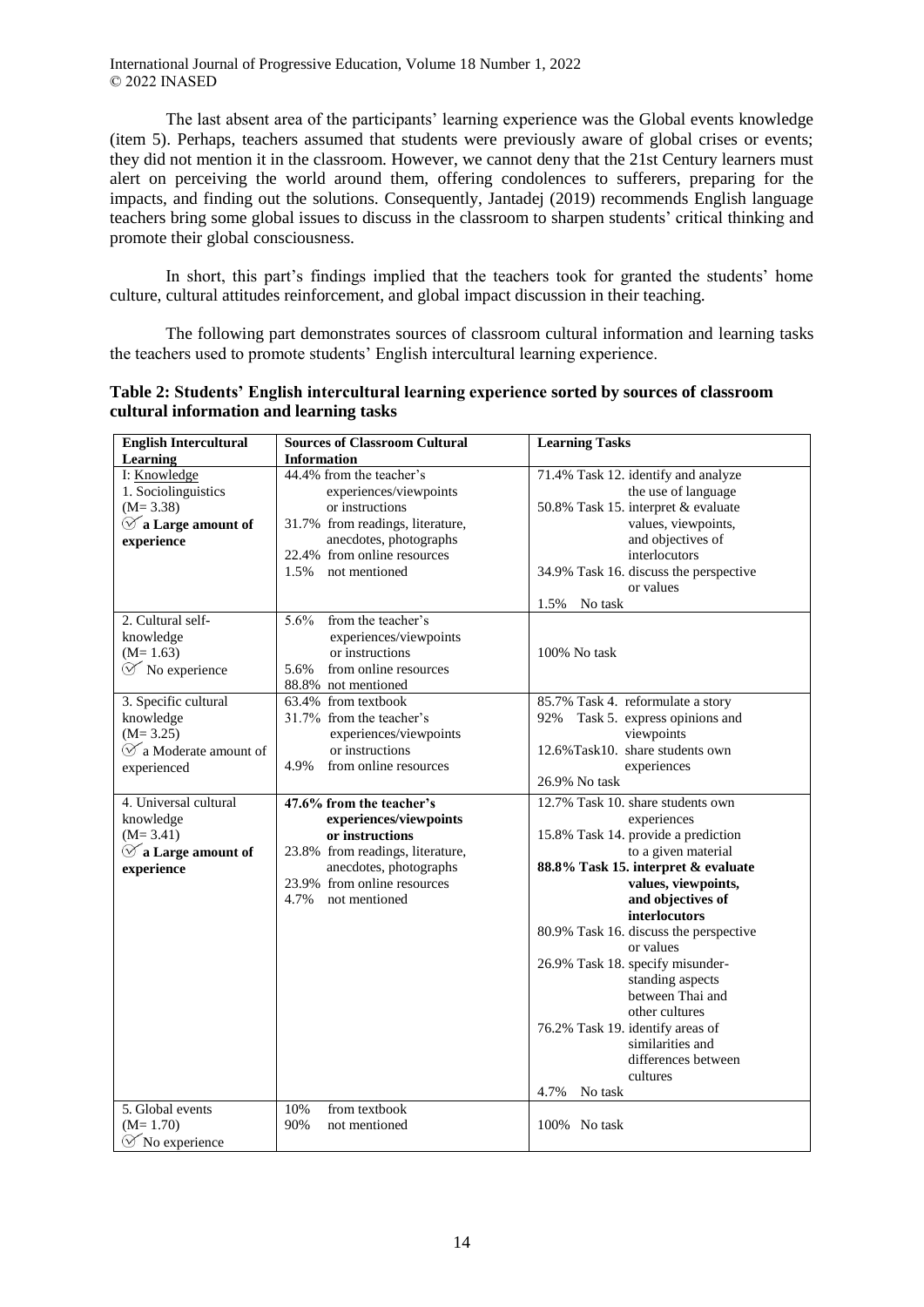| <b>II: Attitudes</b><br>6. Openness<br>$(M = 3.37)$<br>$\mathcal G$ a Large amount of<br>experience      | 3.3%<br>from textbook<br>49.2% from the teacher's<br>experiences/viewpoints<br>or instructions<br>41.2% from readings, literature,<br>anecdotes, photographs<br>6.3%<br>not mentioned      | Task 13. provide a 'noticing'<br>19%<br>to a given material<br>38.1% Task 14. provide a prediction<br>to a given material<br>11.1% Task 15. interpret & evaluate<br>values, viewpoints,<br>and objectives of<br>interlocutors<br>96.8% Task 16. discuss the<br>perspectives, values<br>Task 18. specify misunder-<br>19%<br>standing aspects<br>between Thai and<br>other cultures<br>69.8% Task 19. identify areas of<br>similarities and<br>differences between<br>cultures<br>93.6% Task 20. identify and analyze<br>a problem of<br>communication in<br>each social event |
|----------------------------------------------------------------------------------------------------------|--------------------------------------------------------------------------------------------------------------------------------------------------------------------------------------------|-------------------------------------------------------------------------------------------------------------------------------------------------------------------------------------------------------------------------------------------------------------------------------------------------------------------------------------------------------------------------------------------------------------------------------------------------------------------------------------------------------------------------------------------------------------------------------|
| 7. Respect<br>$(M=2.43)$<br>$\mathcal{A}$ a Small amount of<br>experience                                | 14.2 % from the teacher's<br>experiences/viewpoints<br>or instructions<br>17.7% from readings, literature,<br>anecdotes, photographs<br>14.2% from online resources<br>53.9% not mentioned | 100% No task                                                                                                                                                                                                                                                                                                                                                                                                                                                                                                                                                                  |
| 8. Withholding-judgment<br>$(M=1.59)$<br>$\mathcal{V}$ No experience                                     | 11.2% from the teacher's<br>experiences/viewpoints<br>or instructions<br>88.8% not mentioned                                                                                               | 100% No task                                                                                                                                                                                                                                                                                                                                                                                                                                                                                                                                                                  |
| III: Skills<br>9. Comparing &<br>Analyzing<br>$(M=3.30)$<br>$\mathcal G$ a Large amount of<br>experience | 95.2% from the teacher's<br>experiences/viewpoints<br>or instructions<br>4.8%<br>from online resources                                                                                     | 42.8% Task 7. express positive<br>opinions and viewpoints<br>towards learning<br>cultural differences<br>4.7% Task 8. summarize a degree of<br>acceptance towards<br>other cultures<br>93.6% Task 9. compare & analyze<br>perspective or values<br>between Thais and any<br>particular cultures<br>9.5% Task10. share students own<br>experiences<br>90.5% Task16. discuss the perspective<br>or values<br>6.3% Task17. discuss the reasons or<br>advantages of learning<br>different cultures                                                                                |
|                                                                                                          |                                                                                                                                                                                            | 92% Task18. specify misunder-<br>standing aspects<br>between Thai and<br>other cultures<br>98.4% Task19. identify areas of<br>similarities and<br>differences between<br>cultures<br>55.5% Task20. identify and analyze<br>a problem of<br>communication in<br>each social event                                                                                                                                                                                                                                                                                              |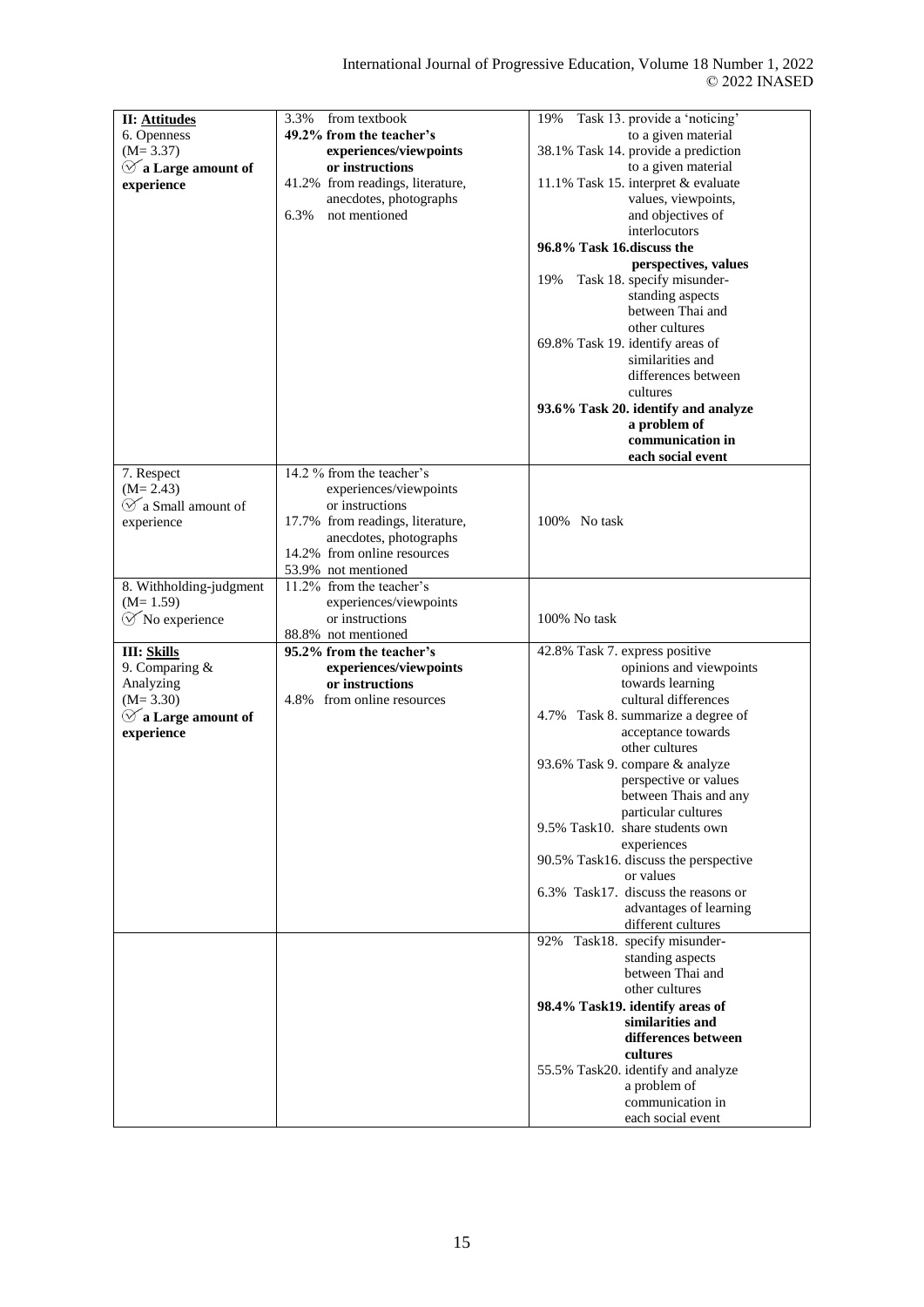| 10. Communicating<br>$(M=3.49)$<br>$\mathcal G$ a Large amount of<br>experience | 47.6% from the teacher's<br>experiences/viewpoints<br>or instructions<br>from readings, literature,<br>4.8%<br>anecdotes, photographs<br>47.6% from online resources | 68.2% Task 1. practice using the<br>language in each<br>situation<br>96.8% Task 5. express opinions<br>and viewpoints<br>compare & analyze<br>73% Task 9.<br>perspective or values<br>between Thais and<br>any particular cultures<br>22.2% Task10, share students own<br>experiences<br>Task16. discuss the perspective<br>65%<br>or values |
|---------------------------------------------------------------------------------|----------------------------------------------------------------------------------------------------------------------------------------------------------------------|----------------------------------------------------------------------------------------------------------------------------------------------------------------------------------------------------------------------------------------------------------------------------------------------------------------------------------------------|
| 11. Behavior<br>$(M = 2.30)$<br>a Small amount of<br>experience                 | 25.4% from the teacher's<br>experiences/viewpoints<br>or instructions<br>74.6% not mentioned                                                                         | 17.5% Task20. identify and analyze<br>a problem of<br>communication in<br>each social event<br>$100\%$ No task                                                                                                                                                                                                                               |

Note: Communicative tasks include (Tasks 1- 2), Reflection tasks include (Tasks 3-10),

Role-playing tasks include (Task 11), and Discussion tasks include (Tasks 12- 20)

Overall results in column#1 are taken from Table 1. Comparing five areas of English intercultural learning that the participants gained a large amount of experience in column#1 to column#2 found that teachers' own experience, viewpoints, and classroom instructions were used as classroom cultural information for 44.4% to promote participants' Sociolinguistics (item 1). They were used for 47.6% to promote participants' Universal cultural knowledge (item 4), 49.2% to promote Openness attitude (item 6), 95.2% to promote Comparing & analyzing skills (item 9), and 47.6% to promote Communicating skill (item 10). Also, online resources were used as classroom cultural information for 47.6% to promote participants' Communicating skills (item 10).

Nevertheless, the participants perceived that the teachers rarely used textbooks, readings, literature, anecdotes, and photographs as sources of classroom cultural information to provide them English intercultural learning experience.

As to the learning tasks in column#3, though the participants recognized doing all the nine tasks under discussion tasks in the classroom, only five of them could raise participants' experience to a large amount on four areas of intercultural learning. In detail, 71.4% of the participants perceived learning Sociolinguistics (item 1) through (Task 12) identifying and analyzing the language used from the given materials. 88.8% perceived learning Universal cultural knowledge (item 4) through (Task 15) interpreting & evaluating values, viewpoints, and objectives of interlocutors. 96.8% and 93.6% of them perceived learning Openness attitude (item 6) through (Task 16) discussing the perspectives or values in the given situations, and (Task 20) identifying and analyzing a problem of communication in each social event. 98.4% perceived learning Comparing & analyzing skill (item 9) through (Task19) identifying areas of similarities and differences between cultures.

In addition, among six tasks under reflection tasks the participants had done in the class, Communicating skill (item 10) was only one area they gained a large amount of experience. To elaborate, 96.8% of them perceived that they practiced (Task 5) expressing opinions and viewpoints toward intercultural issues in the classroom.

However, it was noticed that (Task 2) an interview was the only task under communicative tasks that the teachers abandoned in their classrooms. As well as (Task 3) an action log, it was disappeared from the reflection tasks. Moreover, the role-playing was another type of task that participants had never performed in class at all.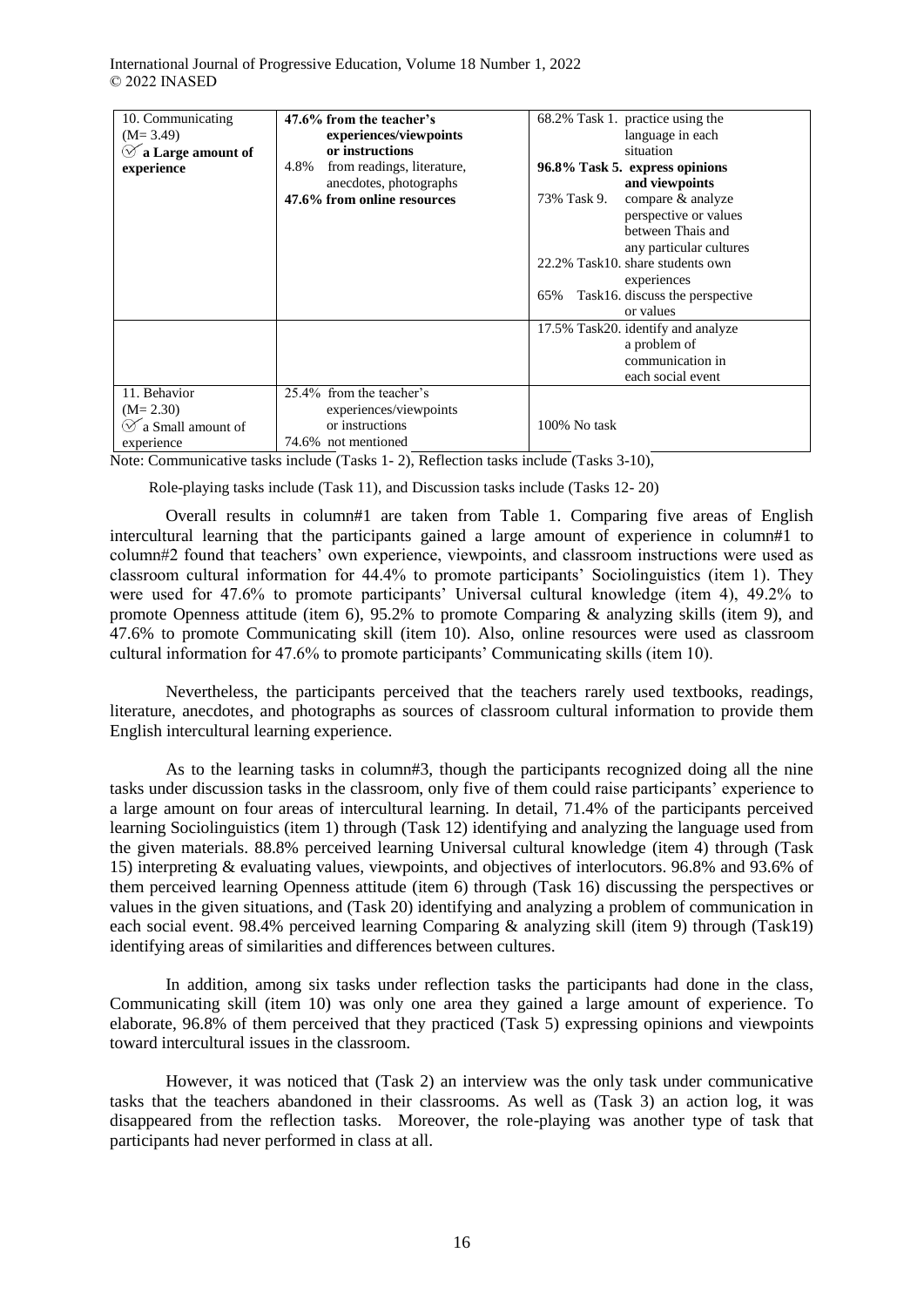### **RQ2: In what way do the fourth-year tertiary English majors experience English intercultural learning from their English courses?**

The student participants wrote down their suggestions and comments on the English intercultural Knowledge, Attitudes, and Skills learning from the English courses in Part II of the English Intercultural Learning: Students' Evaluation Form.

About the Knowledge learning, 55.5% of the participants desired to see the significance of Thai culture from the literature course rather than admiring other cultures. Based on their desire, it can be concluded that the students realized the fade of Cultural self-knowledge (item2) in their classroom. For example:

"*I wished to hear and appreciate more of Thai culture in the literature class because the teacher told me a lot about other cultures.*"

*"I wished the teacher looked at Thai culture and mentioned it more in the literature class."*

Another was the Global events knowledge (item 5) which participants rated no experience learning at all. However, it turned out that they paid the least attention to this area as well. Only 7.9% of them desired to learn more about global news to perceive global impacts on cultural differences. For example:

*"I wish the teachers talked about the current global impacts that involved cultural differences."*

For the Attitudes learning, most participants (63.4%) noticed the missing of the Withholdingjudgment attitude (item 8) from the literature course. They stated that the teacher represented the Thai culture in a way that inferior to other cultures. Some of them were frustrated and wanted to see the positive side of Thai culture. It was likely to be the reason the participants rated not experienced the Withholding-judgment attitude at all in the evaluation form. Some of their comments are as follows:

*"I was frustrated by the way the Thai teacher thought that other cultures were better than Thai culture."* 

*"I disagreed with the Thai teacher's opinion when she gave negative comments on Thai culture and made us felt like other cultures were okay except Thai culture."*

*"The teacher herself should have taught students to have good cultural attitudes, especially to our culture."*

*"The teacher should have readjusted students' and her perspectives before teaching and learning cultures."*

Also, 55.5% of the participants focused on the lack of Respect attitude (item 7) cultivation in the literature course. These are some examples of their comments:

*"The teacher sounded sarcastic every time she talked about Thai culture or stories."* 

*"I wished the teacher encouraged students to respect Thai culture. Not making a joke or mentioned ridiculous stories of the Thai."*

*"I wish the Thai teacher had more respect for her own culture, not just for other cultures or the target culture."*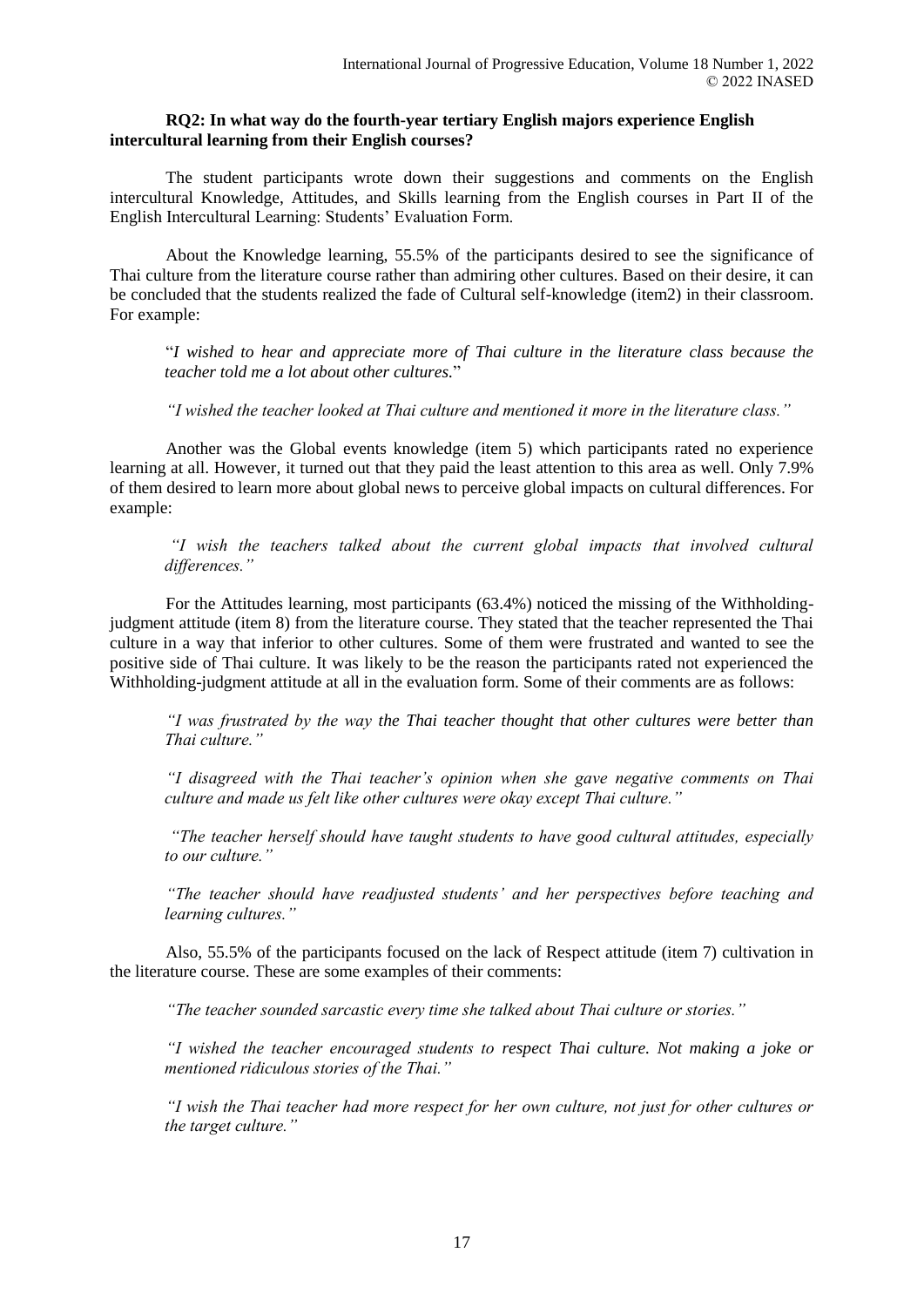As to Skills learning, although the participants gained a large amount of experience in both Comparing  $\&$  Analyzing (item 9) and Communicating (item 10) skills from the English courses, they remained to ask for more classroom tasks in these two areas.

46% raised their requests on Comparing & Analyzing skill as these following examples:

*"I wished to practice more on comparing my own culture to my native English teacher's culture."* 

*"I wished the teachers assigned more tasks to analyze about cultural aspects and lifestyles of other countries."*

*"The teachers should have added more current case studies of cultural differences."*

*"I wished the teachers gave me more cases of cultural similarities and analyzed conflicts or advantages of differences between cultures."*

Then, 52.3% gave comments on the Communicating skill. Here are some examples:

*"I need more conversational practice to share opinions in class."*

*"The Thai teacher is good at English but did not always speak English in class, so we had less chance to develop our listening and speaking."* 

*"Teachers should explain more cross-cultural communication strategies and let us practice using those strategies inside and outside the classroom."*

*"I wished the teachers let us listen, be familiar, and communicate with different accents of English users."*

Surprisingly, in the evaluation form, the participants rated a small amount of experience in performing Behavior skill (item 11). Nevertheless, only 23.8% of them raised their requirement on this aspect in the open-ended section as these following examples:

*"I wanted to practice social manners with role-plays or simulations."*

*"Using role-playing could make students have more understanding on the social actions."*

*"The teachers should let us practice acting through role-plays or simulations to be familiar with the proper manner in an international context."*

The overview results in this open-ended section supported their rating scale scores. The participants mostly commented on the missing of Cultural self-knowledge, Withholding-judgment, and Respect towards Thai culture. These hindrances could impact the students' misconception that learning other cultures is more important than knowing oneself. Later on, they may decline to conceive a sense of pride to express their national heritage to others and fail to achieve desirable characteristics of national citizens.

## **SUMMARY AND CONCLUSION**

In summary, the English majors in this study evaluated themselves experiencing English intercultural learning to a moderate amount. The qualitative results were in accord with the quantitative results. The participants experienced learning Sociolinguistics, Universal cultural knowledge, and Openness attitude to a large amount when the teachers shared their experiences and viewpoints as cultural information and assigned discussion tasks in the classroom. However, they desired to see the significance of home culture, especially from the Thai English language teacher as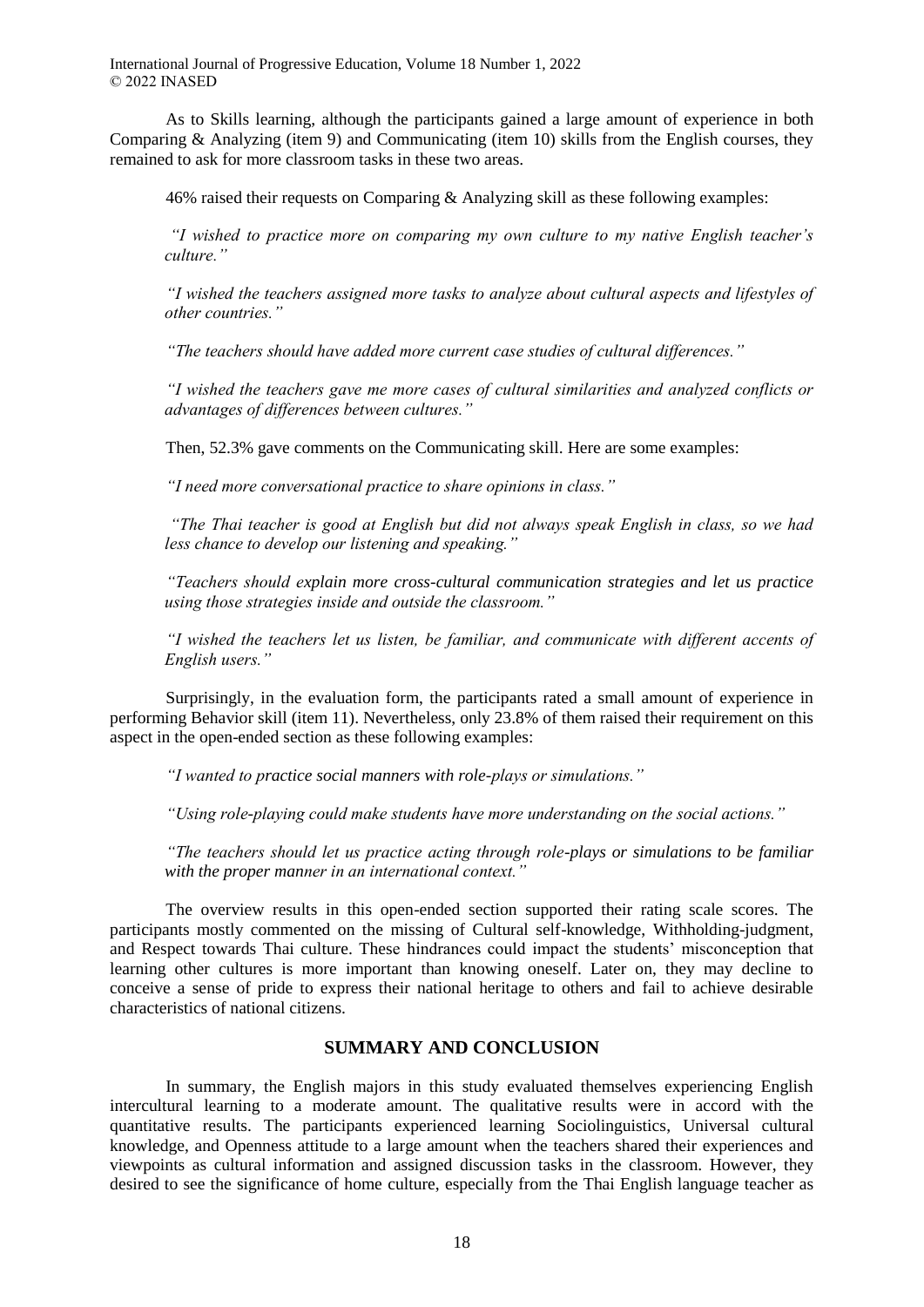they noticed the absence of fostering respect, a sense of pride, and withholding judgment towards their home culture in the classroom. It was interesting that although the participants experienced Comparing & Analyzing, and Communicating skills to a large amount, they requested to learn more of these skills. They ultimately emphasized that they had insufficient performing role-playing tasks that offered them to practice listening and speaking English and familiarizing them with proper social behaviors in international communication.

In conclusion, the English intercultural learning experience of Thai learners remains indistinct status. Overlooking intercultural learning experience, which embedded in the life skills and learning skills, learners tend to lack IC, which effectively helps them become global-ready graduates and progress in careers in the 21st Century. English language teachers are the influencers who can inspire learners to aware of intercultural learning's advantages and train them to make use of intercultural knowledge, attitudes, and skills to fulfill their livelihoods.

#### **Implications for Teaching and Research**

Providing learners with an English intercultural learning experience should proceed in no time. However, massive numbers of teachers remain uncertain about how to pass on this experience to learners. First, the teachers can facilitate learners to aware of sociolinguistics and cultural differences among their home country and others. The requirement is that the teachers should eliminate their own and learners' cultural prejudice against home culture. Learners must value their own culture before being willing to learn about others. Then, cultivate learners to tolerate discrepancies between cultures through attitude-reinforcing tasks. Such tasks can be reflective writing, action logs, attitude expressions, discussions, or critical incidents that allow learners to compare and analyze similarities and differences between cultures from the world's perspectives to withhold their judgment and eliminate bias. The communicative and behavior skills can corporately use with comparing and analyzing skills in tasks like role plays, debates, interviews, or simulations. These tasks offer learners opportunities to perform appropriate social etiquettes as well as expressing meaningful English. A recurrent practice of the entire process, in the long run, facilitates learners to perceive, interpret, communicate, and relate information and messages to their own culture. In eventually, they know how to establish and retain the relationship among the world citizens. The researcher recommends future research to investigate the burdens of English intercultural teaching and learning in other levels to pinpoint the solutions and develop an English intercultural curriculum that meets the global need globalization.

## **REFERENCES**

- Baker, W. (2009). *Intercultural awareness and intercultural communication through English: An investigation of Thai English language users in higher education*. University of Southampton, Southampton, United Kingdom. from [http://eprints.soton.ac.uk](http://eprints.soton.ac.uk/)
- Bennett, M.J. (1986). A developmental approach to training for intercultural sensitivity. *International Journal of Intercultural Relations, 10*, 179-196.
- Bennett, M.J. (1993). Towards Ethnorelativism: A Developmental Model of Intercultural Sensitivity. *Education for the Intercultural Experience.* Ed. R.M. Paige. 2nd edition. Yarmouth, ME: Intercultural Press, 21-71.
- Bilash, O. (2011). *Criteria for a communicative activity*. Retrieved from [http://www.educ.](http://www.educ/) ualberta.ca /staff/olenka.bilash/best%20of%20bilash/ communicative%20activities.html
- Budharuksa, W. (2011). *A perception of Thai EFL teachers to wards intercultural competence teaching: A study of secondary schools in Chiang Mai province*. Master's thesis. Mahidol University.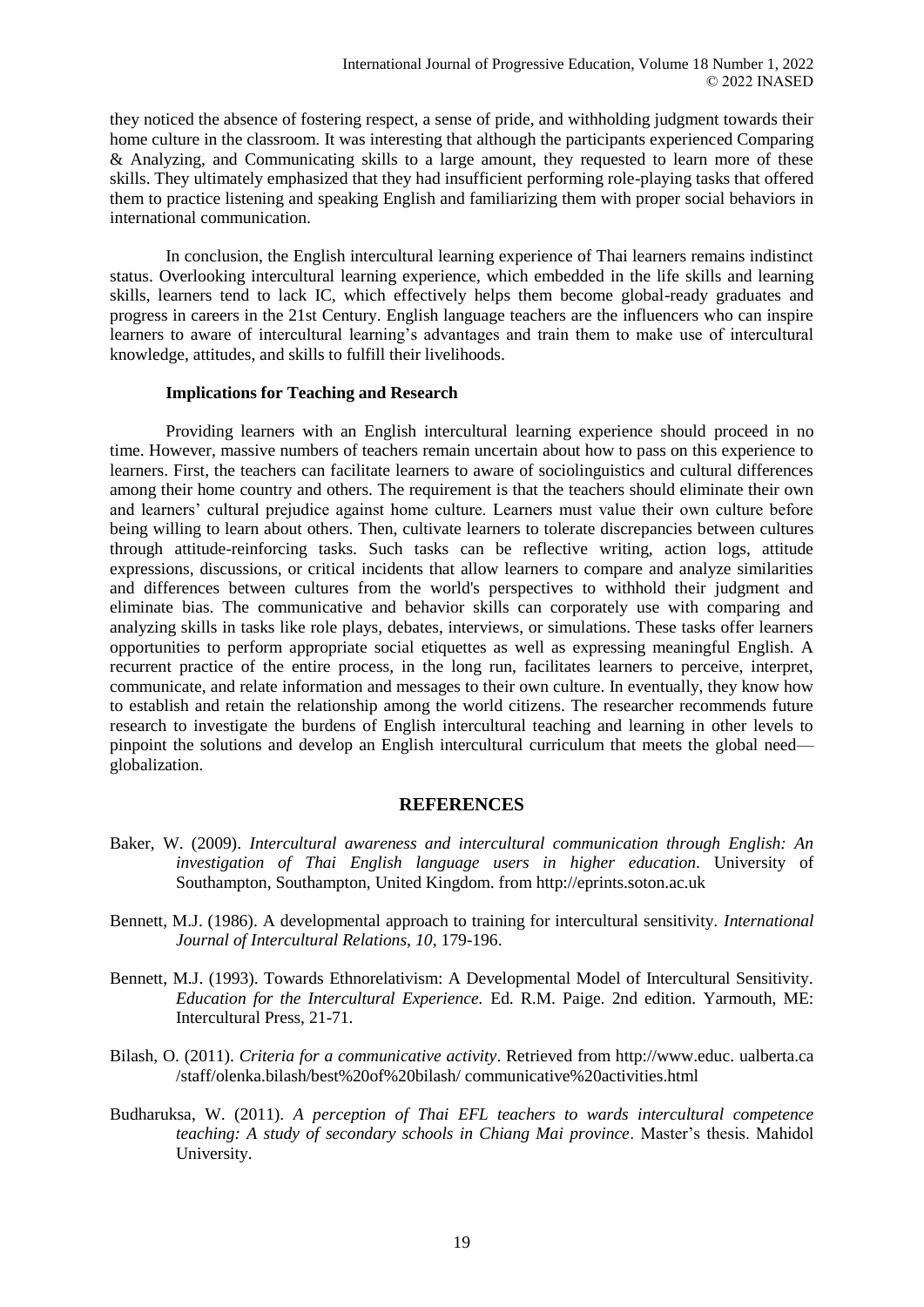- Byram, M. (1997). *Teaching and assessing intercultual communicative competence*. Clevedon, United Kingdom: Multilingual Matters.
- Corbett, J. (2007). *An intercultural approach to English language teaching*. Clevedon, Great Britain: Multilingual Matters.
- Cotter, C. (2016). *Controlled to Free Activities*. Retrieved from [http://www.headsupenglish.](http://www.headsupenglish/) com/index.php/esl-articles/esl-lessonstructure/310-controlled-to-free-activities
- Cullen, B. & Sato, K.(2000). Practical Techniques for Teaching Culture in the EFL Classroom. *The Internet TESL Journal, Vol. 6*. Retrieved from<http://iteslj.org/>
- Deardorff, D. K. (2012). *Building an interculturally competent faculty*. IIE Networker, p. 39.
- Deardorff, D. K., & Jones, E. (2012). Intercultural competence: An emerging focus in international higher education, *The SAGE Handbook of International Higher Education.*
- Dorathy, A. & Mahalakshmi, S. N. (2011). Second language acquisition through task based approach– role-play in English language teaching. *English for specific purposes world, 11*(33), 1-7.
- Ho Si Thang Kiet. (2011). *An investigation of intercultural teaching and learning in tertiary EFL classrooms in Vietnam*. Doctoral dissertation. Victoria University of Wellington, New Zealand.
- Hu, W. Z. & Gao, Y. H. (1997). *Waiyu Jiaoxue yu Wenhua (foreign language teaching and culture).* Changsha: Hunan Education Press.
- Jantadej, K. (2019). *An Analysis of Perceptions and Practices of English Intercultural Teaching in Thai Secondary School Context. Doctoral dissertation*. Mae Fah Luang University, Thailand.
- Jantadej, K., & Charubusp, S. (2018). A case study of Thai secondary school teachers' English intercultural teaching and perception. *International Journal of Progressive Education, 14*(5), 39-56. doi: 10.29329/ijpe.2018.157.5
- Jon, J-E. (2009). Interculturality in higher education as student intercultural learning and development: A case study in South Korea. *Intercultural Education, 20*(5), 439-449.
- Kawsa-ard, A. (2018). *Opportunity for developing intercultural competence in the EFL textbooks at secondary level in Thailand*. Doctoral dissertation. Mae Fah Luang University, Thailand.
- Khosrowjerdi, M., Sundqvist, A., and Byström, K. (2019). Cultural Patterns of Information Source Use: A Global Study of 47 Countries. *Journal of the Association for Information Science and Technology. 71*(6):711–724DOI: 10.1002/asi.24292.
- Klein, F. M. (2004). *Culture in the foreign language classroom: Teacher' beliefs, opportunities and practice*. Doctoral dissertation. University of Minnesota, Minneapolis, MN.
- Kramsch, C. (2006). From communicative competence to symbolic competence. *Modern Language Journal, 90(2), 249-252.*
- Laopongharn, W., & Sercombe, P. (2009). What relevance does intercultural communication have to language education in Thailand. A*nnual Reviews of Education Communication and Language Sciences, 6*, 59-83.